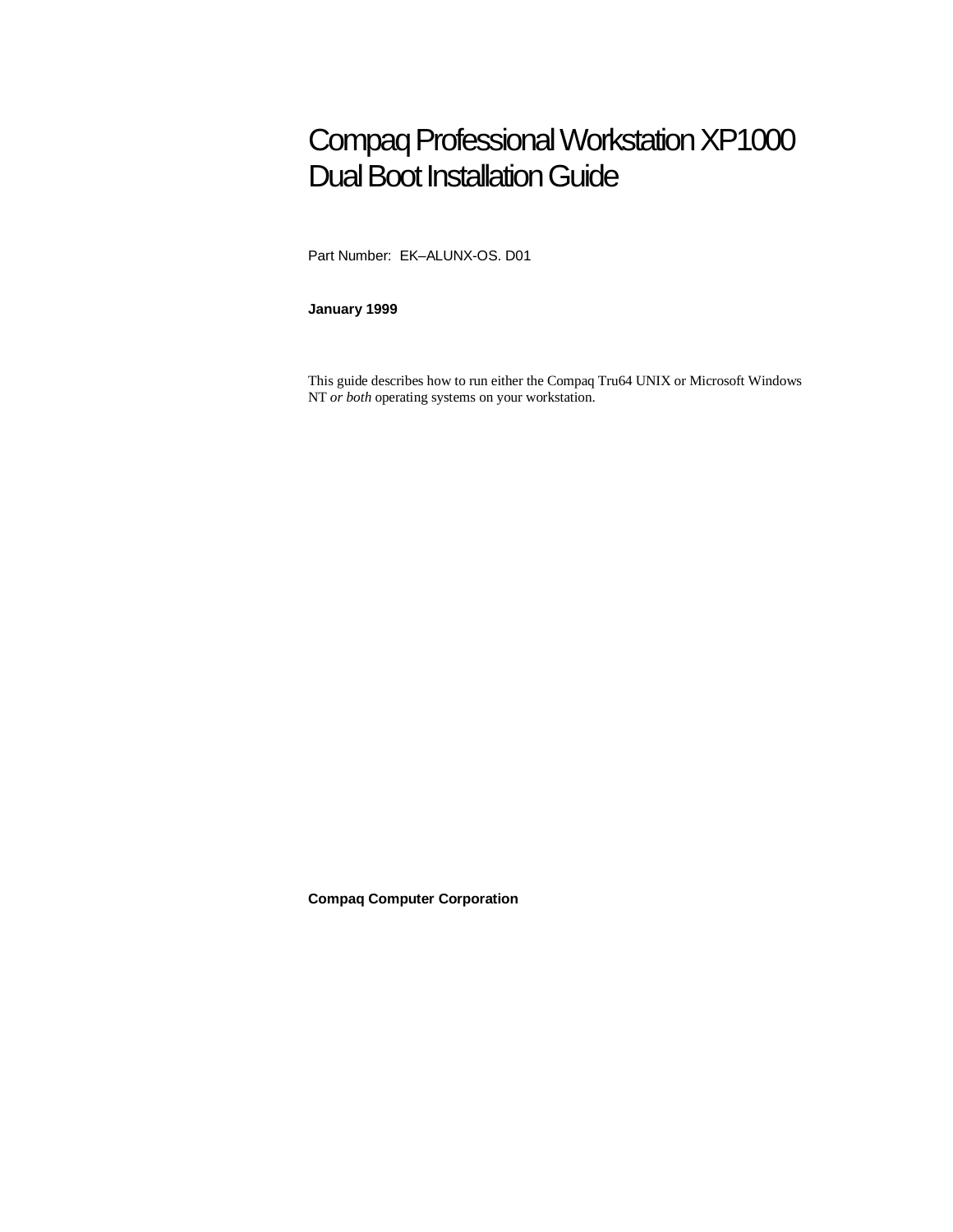#### **NOTICE**

COMPAQ COMPUTER CORPORATION SHALL NOT BE LIABLE FOR TECHNICAL OR EDITORIAL ERRORS OR OMISSIONS CONTAINED HEREIN, NOR FOR INCIDENTAL OR CONSEQUENTIAL DAMAGES RESULTING FROM THE FURNISHING, PERFORMANCE, OR USE OF THIS MATERIAL. THIS INFORMATION IS PROVIDED "AS IS" AND COMPAQ COMPUTER CORPORATION DISCLAIMS ANY WARRANTIES, ESPRESS, IMPLIED, OR STATUTORY AND EXPRESSLY DISCLAIMS THE IMPLIED WARRANTIES OF MERCHANTABILITY, FITNESS FOR PARTICULAR PURPOSE, GOOD TITLE AND AGAINST INFRINGEMENT.

This publication contains information protected by copyright. No part of this publication may be photocopied or reproduced in any form without prior written consent from Compaq Computer Corporation.

© 1999 Compaq Computer Corporation . All rights reserved.

The software described in this guide is furnished under a license agreement or nondisclosure agreement. The software may be used or copied only in accordance with the terms of the agreement.

This publication does not constitute an endorsement or the product or products that were tested. The configuration or configurations tested or described may or may not be the only available solution. This test is not a determination or product quality or correctness, nor does it ensure compliance with any federal, state, or local requirements. Compaq does not warrant products other than its own strictly as stated in Compaq product warranties.

Compaq is a registered trademark with the United States Patent and Trademark Office.

Compaq Tru64 UNIX is a trademark of Compaq Computer Corporation.

Microsoft and MS-DOS are registered trademarks and Windows NT is a trademark of Microsoft Corporation. UNIX is a registered trademark in the United States and other countries, licensed exclusively through X/Open Company, Ltd.

Compaq Professional Workstation XP1000 Dual Boot Installation Guide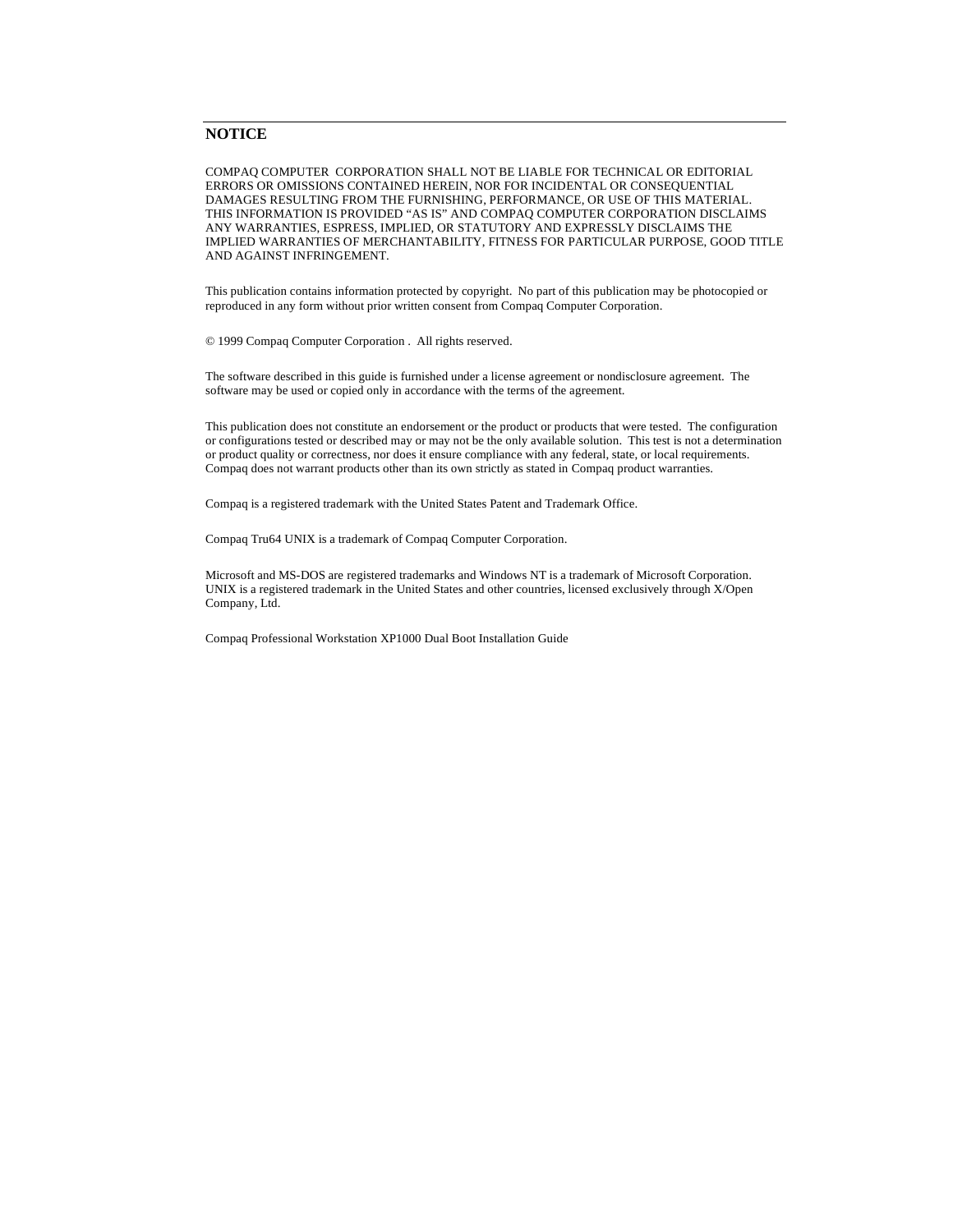# **Contents**

| Installing the Windows NT Operating System on a Compaq Tru64 UNIX System 2-1 |  |
|------------------------------------------------------------------------------|--|
|                                                                              |  |
|                                                                              |  |
|                                                                              |  |
|                                                                              |  |
|                                                                              |  |
|                                                                              |  |
|                                                                              |  |
|                                                                              |  |
|                                                                              |  |
|                                                                              |  |
|                                                                              |  |
|                                                                              |  |
| Installing the Compaq Tru64 UNIX Operating System on a Windows NT System3-1  |  |
|                                                                              |  |
|                                                                              |  |
|                                                                              |  |
|                                                                              |  |
|                                                                              |  |
|                                                                              |  |
|                                                                              |  |
|                                                                              |  |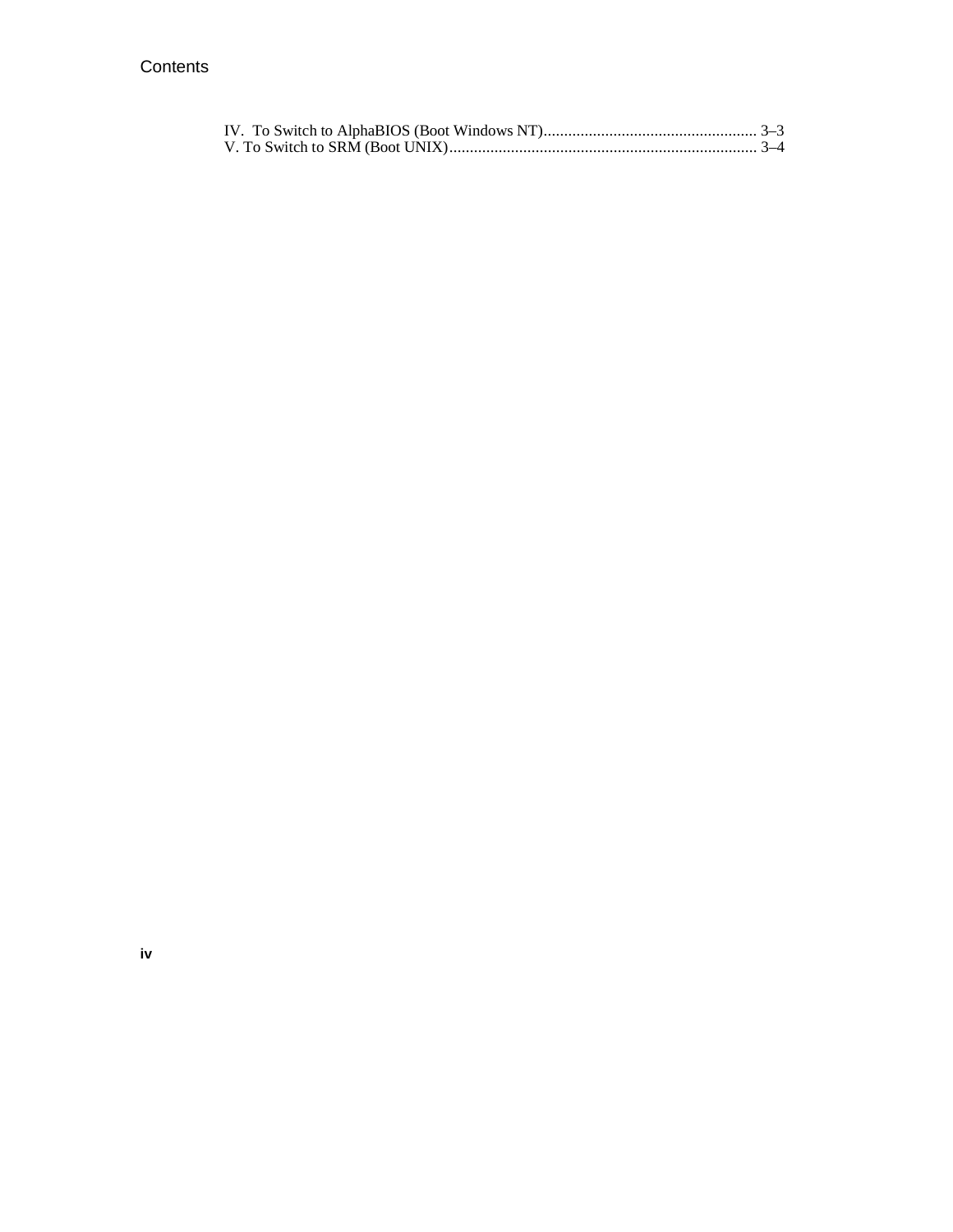# **Preface**

#### **Introduction**

This guide describes how to configure a workstation running the Compaq Tru64 UNIX or Windows NT operating system to function as a:

- System running *only* the Compaq Tru64 UNIX operating system
- System running *only* the Microsoft Windows NT operating system
- System running *either* operating system

*NOTE:* Compaq Tru64 UNIX *system users can migrate to the* Windows NT *operating system.*

Your system is preloaded with the Compaq Tru64 UNIX operating system and includes the latest firmware. Visit the Compaq Web site for firmware updates (http://www.compaq.com), and do a keyword search for topics that interest you.

## **Intended Audience**

If you want to learn how to configure your workstation with the Compaq Tru64 UNIX or Microsoft Windows NT operating system, or both, this information is relevant for you.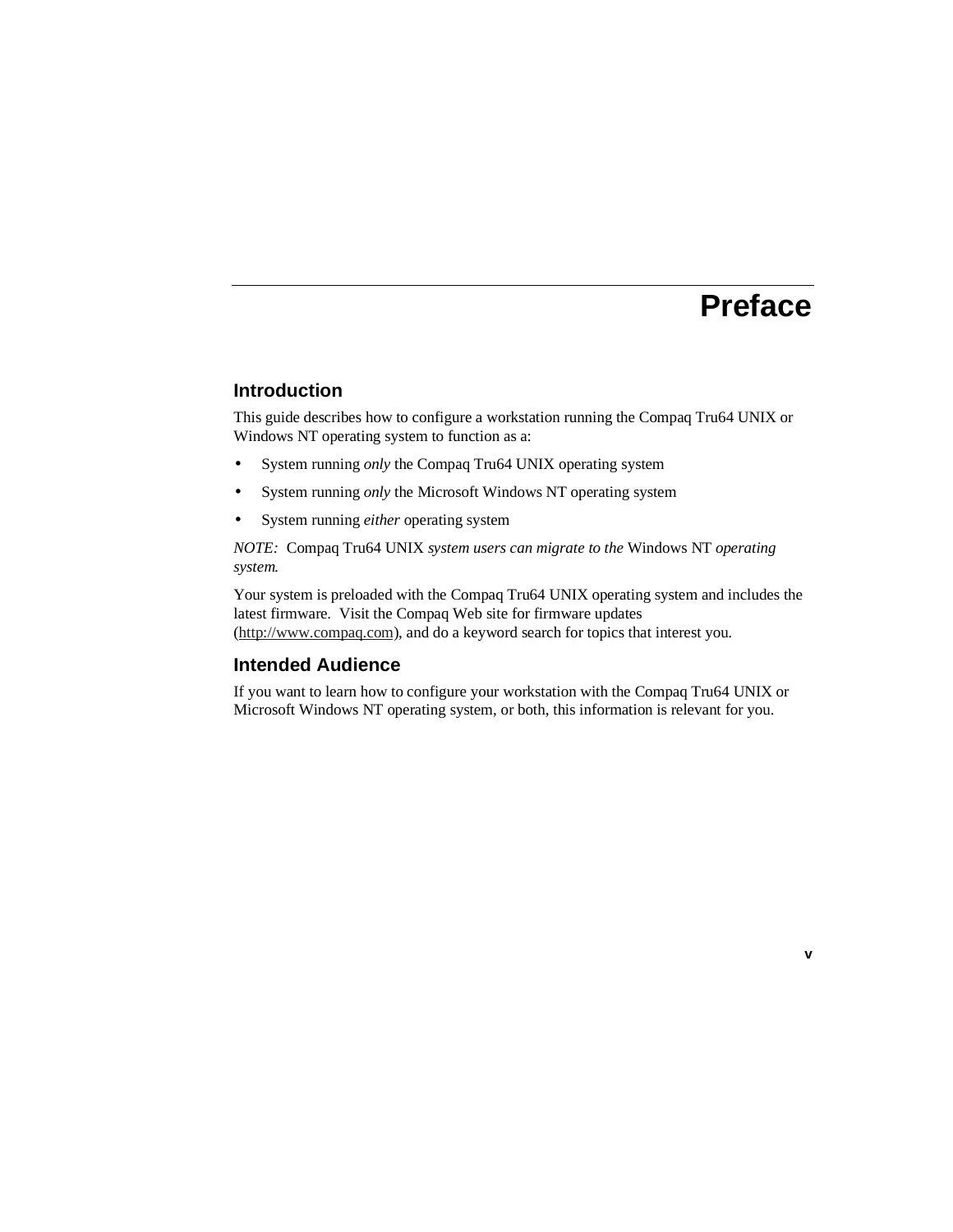# **Special Notices**

Two kinds of notices emphasize specific information in this guide:

- **A CAUTION indicates the presence of a hazard that can cause damage to hardware or that might corrupt software.**
- A *NOTE* gives general information, such as compatibility with other products or pointers to other resources.

## **Additional Information Resources**

You may wish to consult the following information resources related to your workstation:

- Compaq Professional Workstation XP1000 *Installation and Setup Guide* (EK-CPWXP-SI). Explains how to install, set up, start, use, and troubleshoot your system. Available at www.compaq.com.
- Compaq Professional Workstation XP1000 *Technical Information Guide* (EK-CPWXP-TI). Detailed information on troubleshooting, upgrading, and configuring your system. Available at www.compaq.com.
- DIGITAL *Personal Workstation au-Series User Information* (order number EK-ALUNX-UI). This guide explains how to start, use, upgrade, troubleshoot, and configure your system using the DIGITAL UNIX operating system.
- Microsoft *Windows NT Workstation Installation Guide* (Microsoft document number 69396-0696)
- DIGITAL *UNIX Installation Guide* (order number AA-QTLGA-TE)

Contact your Compaq representative for other available product-related information.

## **Feedback**

Our readers' opinions about this or any other guide are important to us. If you have any comments, we'd appreciate hearing from you. Send e-mail to *reader\_comments@eng.pko.dec.com*

Please refer to order number EK–ALUNX-OS. D01 in your correspondence about this guide.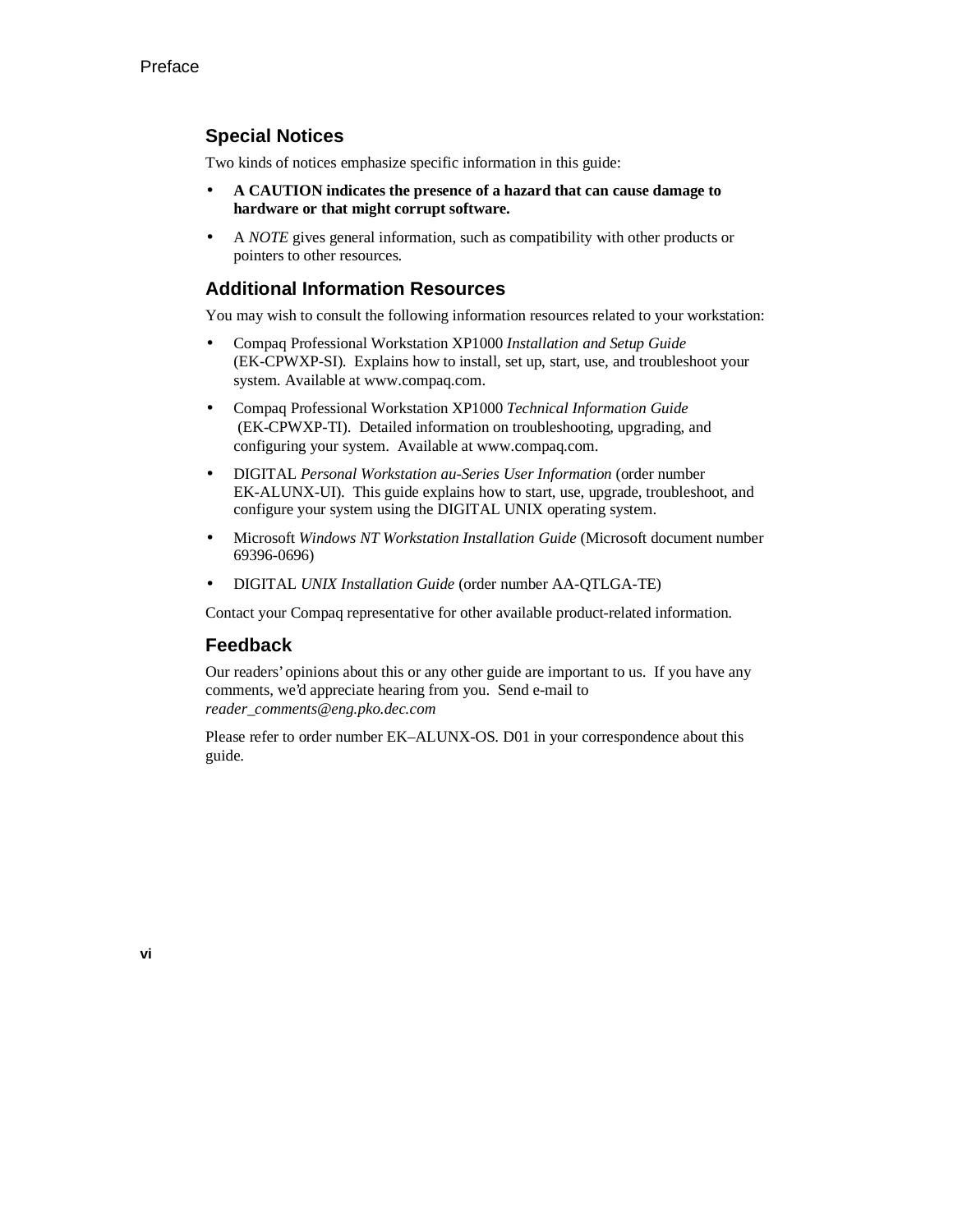# **1 Introduction and Guidelines**

#### **Before You Begin**

The following guidelines will help ensure that your operating-system installation runs smoothly:

- Before you install an operating system, make note of your current system's hardware locations, controller types, and boot selections.
- Ensure that all options installed are supported by *both* operating systems, in particular, graphics adapters, storage devices, and controllers.
- Ensure that you have all the right bits available for your new operating system, such as the latest firmware revisions, HAL (hardware abstraction layer) revisions, and UNIX V4.0E or later.

#### **Console-Specific Considerations**

Your workstation includes two different consoles: SRM, which is compatible with the Compaq Tru64 UNIX operating system. AlphaBIOS firmware has been tailored for compatibility with the Windows NT operating system. These two consoles use different methods for recording user preferences and boot selections, as the following chapters discuss.

**CAUTION: Because of the different naming conventions that Compaq Tru64 UNIX and Windows NT use, it is crucial that you record the disk configurations in the way that both consoles view them prior to changing settings or the hardware itself. See the specific instructions in Chapters 2 and 3 of this guide.**

**Any disks used by the operating system already installed should be removed or disconnected while installing the second operating system software.**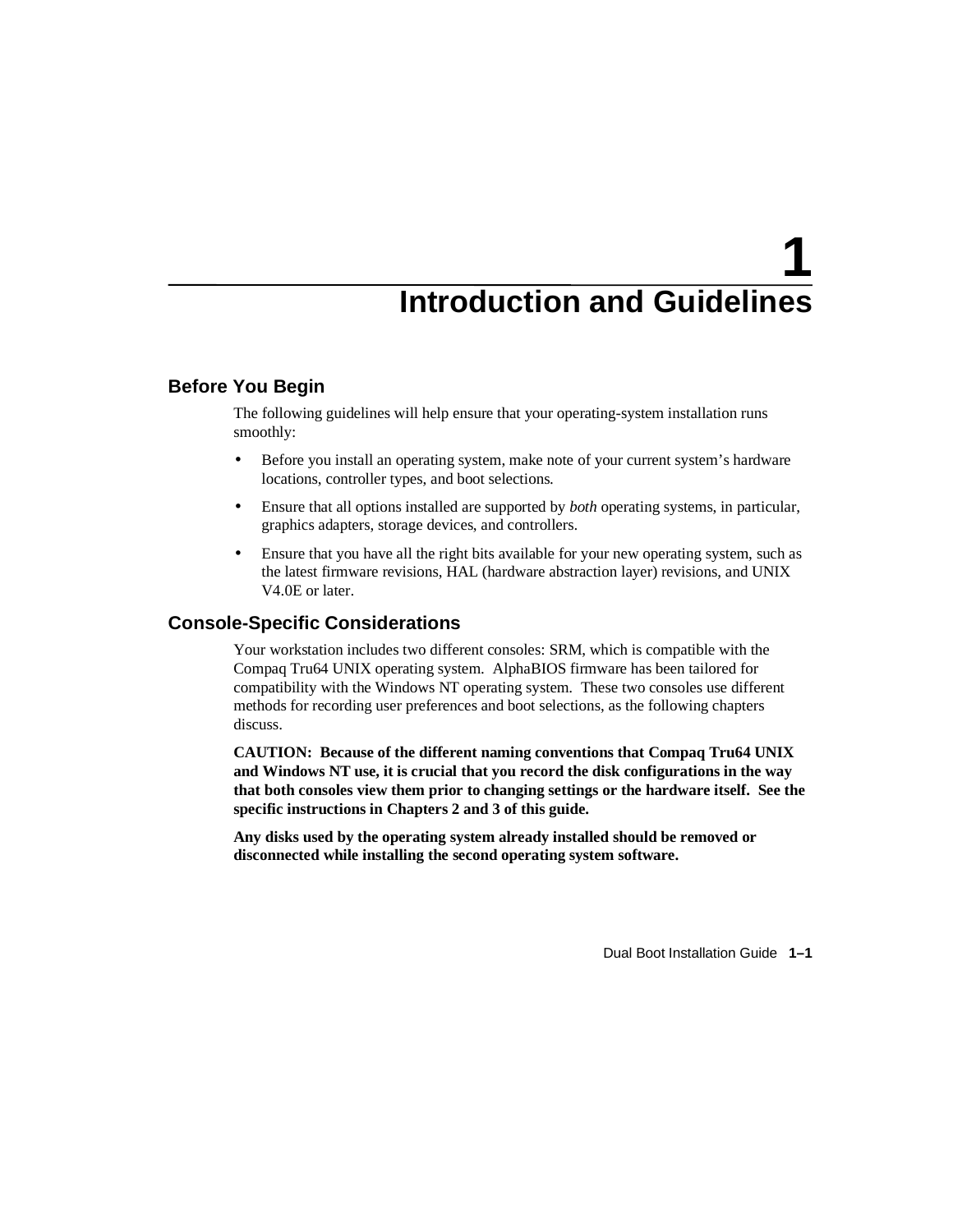*NOTE: It is necessary to set the correct date/time prior to completing FIS (factory installed software) and prior to loading the* **Compaq Tru64 UNIX** *or* **Windows NT** *operating system. When switching between operating systems, it will be necessary to correct the time and date.*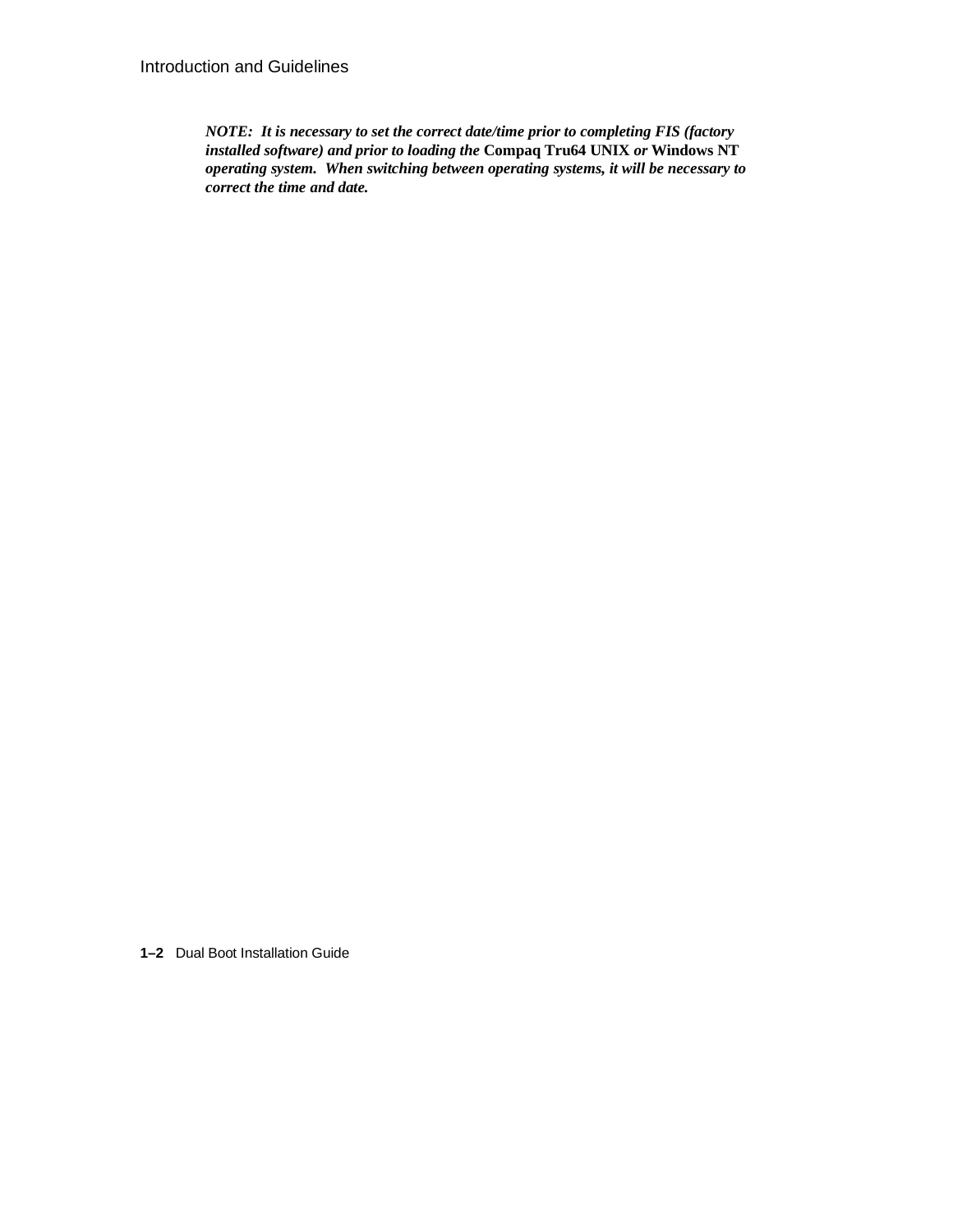# **2 Installing Windows NT**

# **Installing the Windows NT Operating System on a Compaq Tru64 UNIX System**

**CAUTION: Prior to installing the Windows NT operating system on a system preloaded with the Compaq Tru64 UNIX operating system, be sure to partition the disk, as Table 2-1 shows.**

| <b>Step</b> | <b>Action</b>                                                                                   | Result                                                                                                                           |
|-------------|-------------------------------------------------------------------------------------------------|----------------------------------------------------------------------------------------------------------------------------------|
|             | From the AlphaBIOS boot screen, press [F2].                                                     | AlphaBIOS setup screen<br>displays.                                                                                              |
| 2           | Select Hard Disk Setup<br>Press [F6] to format disk.<br>Press [F7] for express Hard Disk Setup. | If disk 0 is not partitioned, a<br>message asking if you<br>would like to proceed with<br>default disk partitioning<br>displays. |
| 3           | Press [F10] to continue.                                                                        | <b>Express Setup Complete</b><br>screen displays.                                                                                |
| 4           | Press [Enter].                                                                                  | A list of disks, including<br>partitions, displays.                                                                              |
|             | Press [Escape].                                                                                 | AlphaBIOS setup screen<br>displays.                                                                                              |

|  |  |  | Table 2-1 Setting Up Partitions for a Windows NT Installation |
|--|--|--|---------------------------------------------------------------|
|  |  |  |                                                               |

Your system came with the Compaq Tru64 UNIX operating system preloaded. If you choose to run the UNIX operating system *only,* your system is ready to go.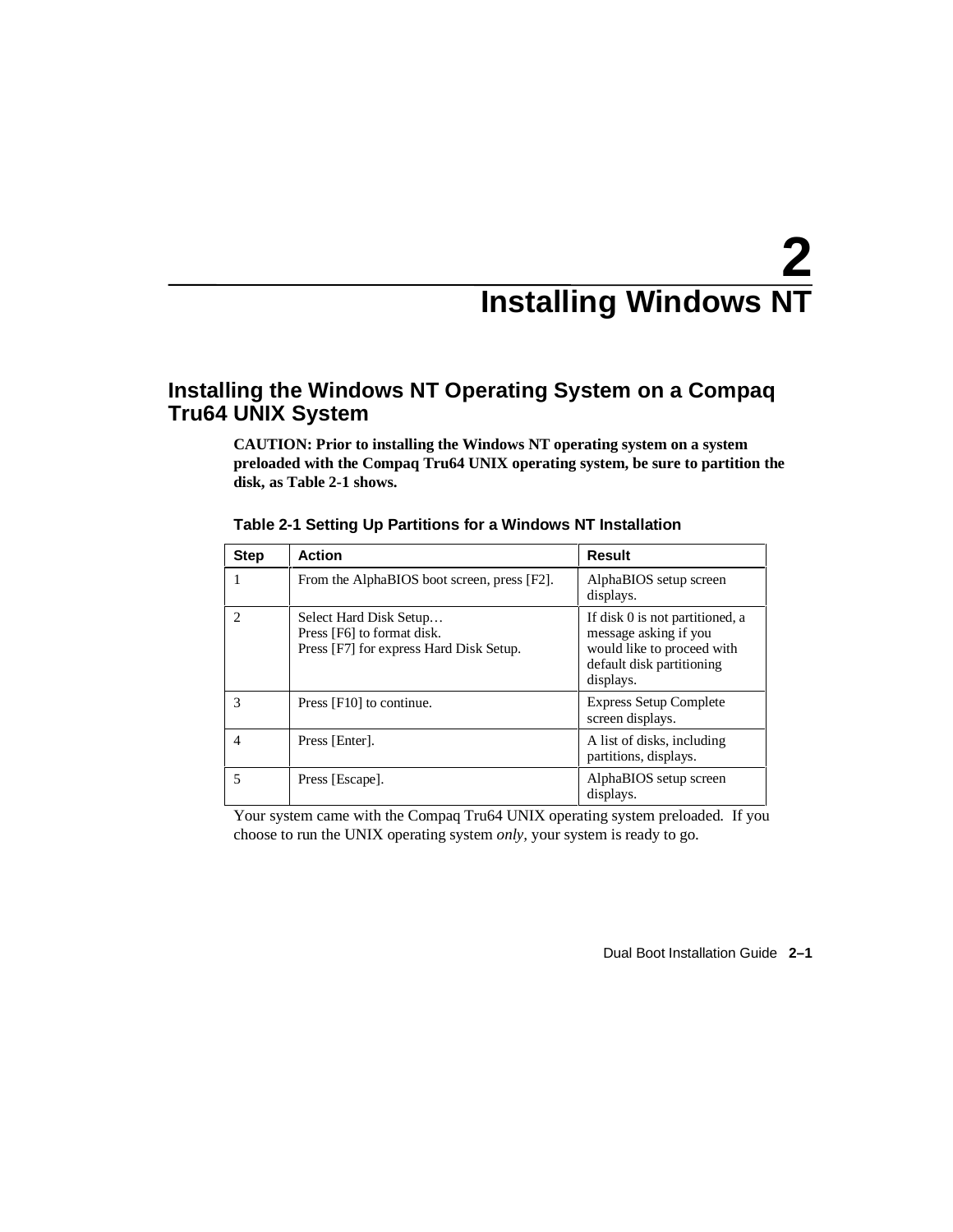# **Installing the Windows NT Operating System**

#### **Special Considerations**

If you choose to run the Windows NT operating system, you must install it from the CD-ROM that came with your system. Before beginning the installation, read through the following considerations.

#### **Hardware Requirements**

Windows NT requires a separate hard disk drive. Compaq Tru64 UNIX and Windows NT cannot reside on the same drive. You received an additional drive with your workstation. However, you must ensure (1) that it contains no data *or* (2) that any data on the additional drive is backed up before you attempt to have two operating systems reside on your workstation.

#### **Precautionary Measures**

**CAUTION: Installing and running two operating systems on one machine carries risks. To minimize these risks, first ensure that you have backups of all your files.**

If you do not plan to keep the Compaq Tru64 UNIX operating system on your workstation, you may want to remove the UNIX drive and any UNIX data disks from your system for safekeeping.

The Windows NT Disk Manager utility does not recognize the format of a UNIX disk. Therefore, take care when recording the SCSI ID of your UNIX disk and disk numbers so that you do not inadvertently allow the Disk Manager to corrupt your UNIX disk.

**CAUTION: The Disk Manager utility will prompt you to place a "signature" on your UNIX disk. Default is "Yes," which corrupts the UNIX disk. Take care to answer "No" each time you use the Disk Manager utility when the UNIX disk is in the system.**

# **Windows NT V4.0 Operating System Installation Steps**

Follow the step-by-step instructions below to install Windows NT on a system already loaded with Compaq Tru64 UNIX.

*NOTE: After each command, press either* [Return] *or* [Enter], *depending upon the style of your keyboard.*

#### **I. Switch to the SRM Console**

If SRM is already selected, proceed to Step II.

- a) Select CMOS SETUP menu item.
- b) Press [Enter].
- c) Press the [F6] key to enter ADVANCED.
- d) Tab down to CONSOLE SELECTION.
- **2–2** Dual Boot Installation Guide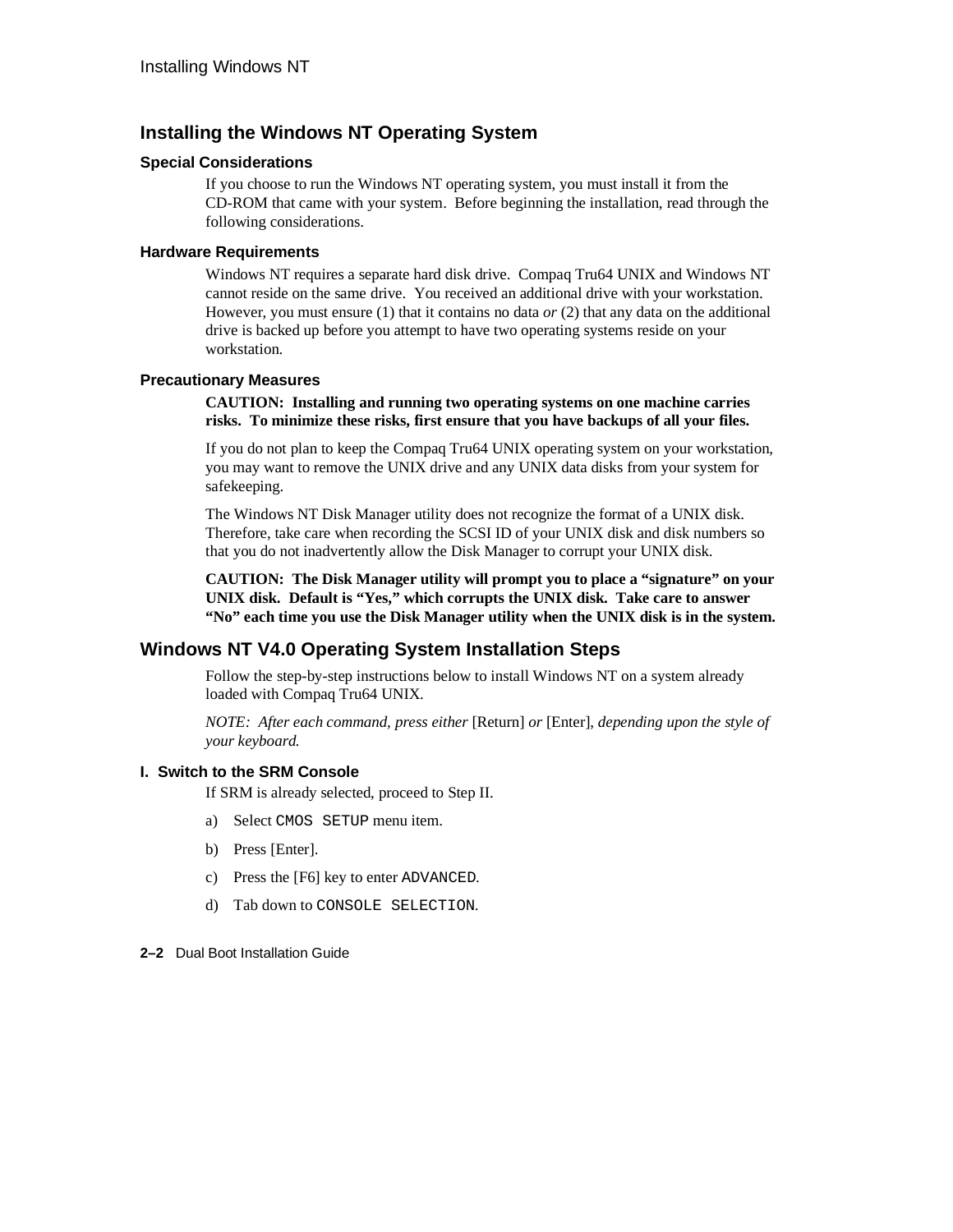- e) Press [Enter].
- f) Select Compaq Tru64 UNIX Console (SRM).
- g) Press [Enter].
- h) Press the [F10] key twice.
- i) Press [Enter].
- j) Power off the system. Wait 30 seconds before powering on the system.

#### **II. Determine What Hard Drives UNIX Is Using:**

- a) At the SRM prompt, boot UNIX by typing in boot dev# (where # is the number of the drive): for example, boot dev0.
- *or*

if the bootdef\_dev variable has been set, simply boot the system.

- b) After UNIX has booted, log in.
- c) From a DECterm window, type df
- d) Note the device id that contains the root, usr, and var directories. Also note any other device that is mounted.

#### **Example:**

| >df         |                   |         |           |          |                      |
|-------------|-------------------|---------|-----------|----------|----------------------|
| File system | $512 -$<br>blocks | Used    | Available | Capacity | <b>Mounted</b><br>on |
| dev/rz0a    | 36108             | 148924  | 176522    | 46%      |                      |
| 'proc       | 0                 | 0       | 0         | 100%     | /proc                |
| /dev/rz10c  | 1891454           | 954468  | 747840    | 57%      | /usr                 |
| dev/rz11c   | 1891454           | 1478178 | 224130    | 87%      | /mnt1                |
| dev/rz0q    | 1012680           | 1012680 | 820192    | 90%      | /usr1                |

Devices rz0(root), rz10(usr), and rz11(mnt1) are used in the preceding example.

e) At a DECterm window, type swapon -s

f) Record the devices that are being used as the primary and secondary swap space.

Table 2-2 is an example configuration. The device identifications vary with each individual configuration. This configuration contains no IDE drives, and SRM console os\_type is set to UNIX.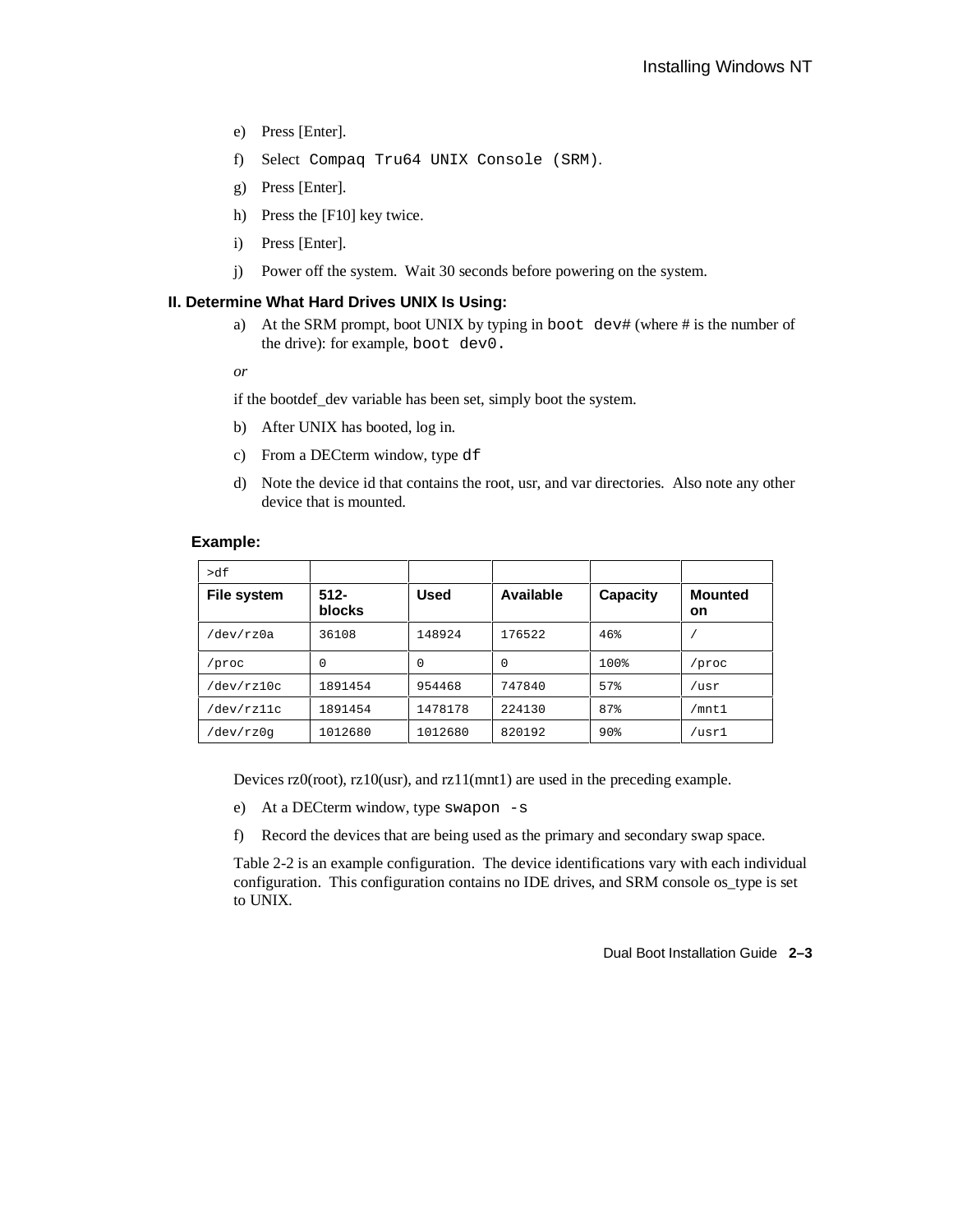| <b>Controller Number</b> | <b>SCSI ID</b> | <b>SRM</b> | <b>UNIX</b> | <b>NT</b>         |
|--------------------------|----------------|------------|-------------|-------------------|
| $\Omega$                 | $\theta$       | dka0       | rz0         | disk <sub>0</sub> |
|                          | 1              | dka100     | rz1         | disk 1            |
|                          | $\overline{2}$ | dka200     | rz2         | disk <sub>2</sub> |
|                          | 5              | dka500     | rz5         | disk <sub>3</sub> |
|                          |                |            |             |                   |
| 1                        | $\overline{0}$ | dkb0       | rz8         | disk <sub>4</sub> |
|                          | 1              | dkb100     | rz9         | disk <sub>5</sub> |
|                          | $\overline{c}$ | dkb200     | rz10        | disk 6            |
|                          | 3              | dkb300     | rz11        | disk 7            |
|                          | 4              | dkb400     | rz12        | disk 8            |
|                          | 5              | dkb500     | rz13        | disk 9            |

# **Table 2-2: Example Configuration**

#### **Example:**

>>>swapon -s

Swap partition /dev/rz0b (default swap):

| Allocated space: 40685 pages               |               | (317MB)  |
|--------------------------------------------|---------------|----------|
| In-use space:                              | $14814$ pages | (36%)    |
| Free space:                                | $25871$ pages | (63%)    |
| Swap partition /dev/rz $1C$ /dev/rz $1c$ : |               |          |
| Allocated space: 128178 pages              |               | (1001MB) |
| In-use space:                              | 287 pages     | $(0\%)$  |
| Free space:                                | 127891 pages  | $(99\%)$ |
| Total swap allocation:                     |               |          |
| Allocated space: 168863 pages              |               | (1319MB) |
| In-use space:                              | $24928$ pages | (14%)    |
| Free space:                                | 15101 pages   | $(8\%)$  |
| Available space: 143935                    |               | (85%)    |

In this example, device rz1 and rz0 are used as swap disks.

g) At a DECterm window, type shutdown -h now. This will shut down the system to the SRM console.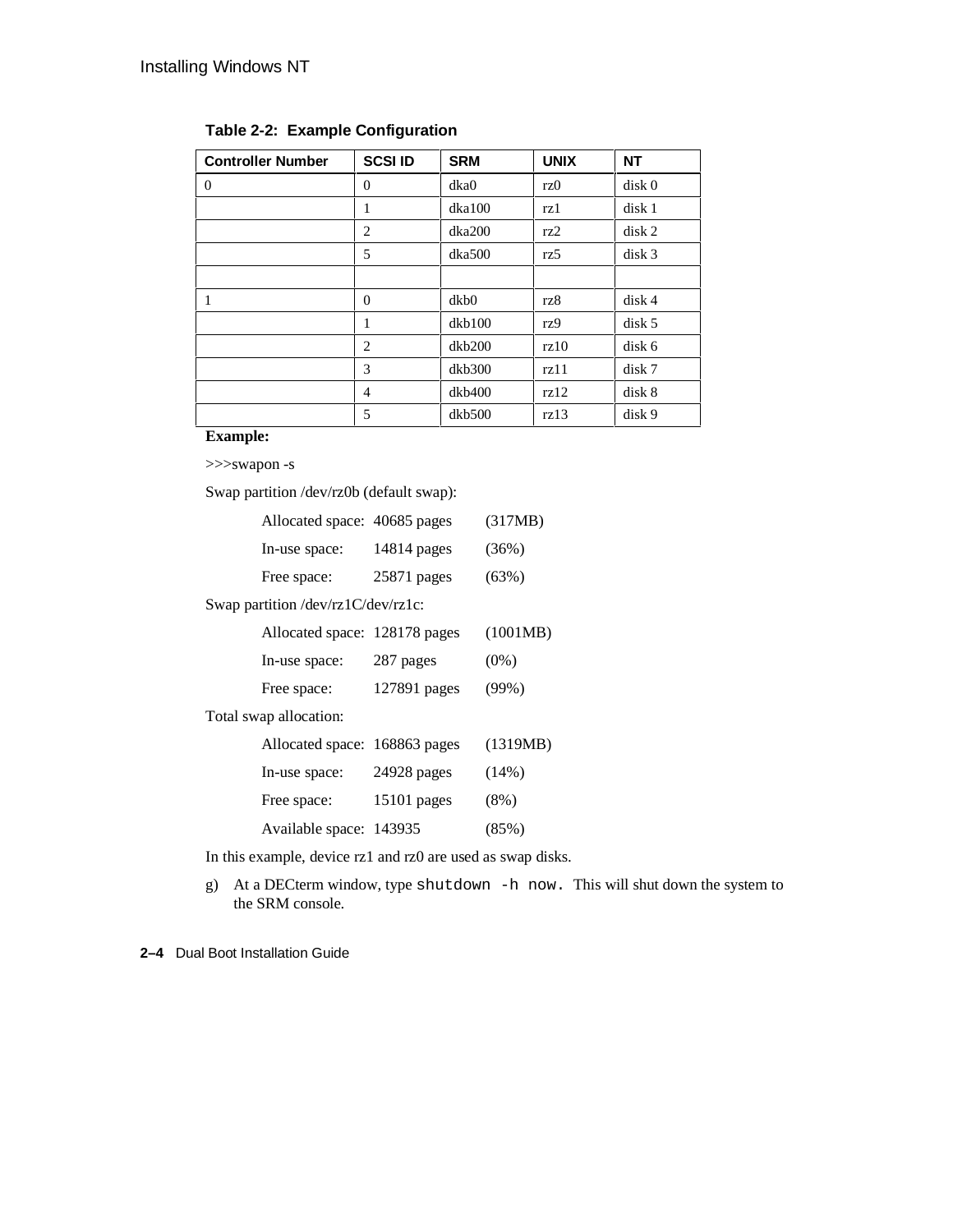#### **III. Switch from SRM to AlphaBIOS**

- a) At the SRM console prompt, type SET os\_type NT
- b) Power off the system. Wait 30 seconds before powering on the system.
- c) AlphaBIOS will come up when the system comes up.

#### **IV. Install Windows NT**

For the following steps, refer to the *Microsoft Windows NT Installation Guide* (Microsoft document number 69396-0696).

*NOTE: Your system came with Service Pack 3 preinstalled. As later versions of the Service Pack are developed, they will be available at the Microsoft Web site (http://www.microsoft.com/ntserver/nts/exec/vendors/freeshare/other.asp).*

- a) Insert the Windows NT installation CD-ROM.
- b) When AlphaBIOS completes memory test, press the [F2] key to enter Setup.
- c) Select CMOS Setup. Modify the date if necessary and save changes.
- d) Select the hard disk Setup menu item.
- e) At the Express Setup window, press [Esc].
- f) Select the disk on which Windows NT will be installed.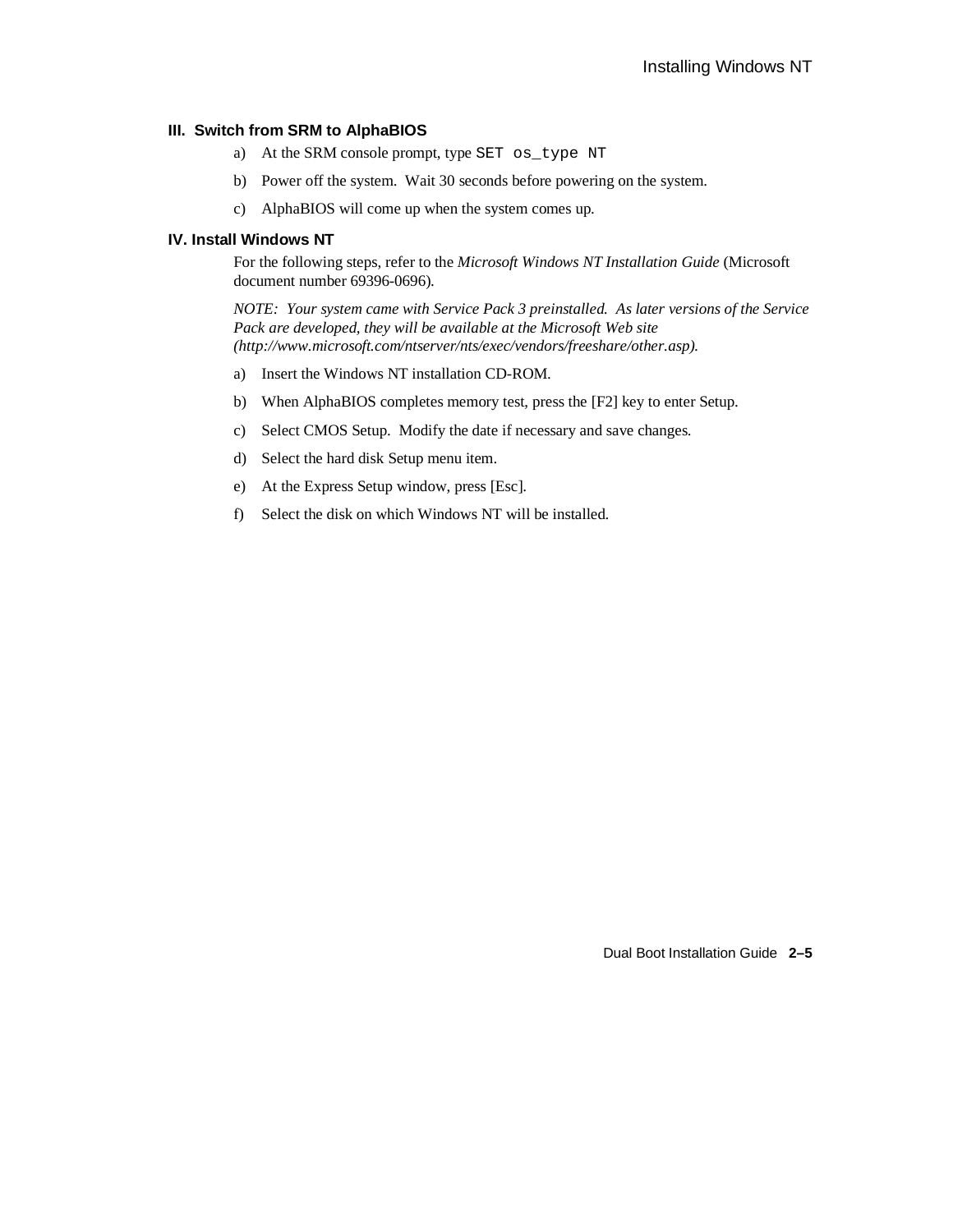*NOTE: When selecting the device to install* Windows NT*, make sure you do not select any disk that is being used for the* UNIX *operating system. Refer to the list that you made in Step II and the attached table to determine which disks* UNIX *is using.*

- g) Press the [F6] key to format the selected disk.
- h) After the format is completed, press [Esc] to exit.
- i) Select Install Windows NT from the menu.
- j) For the rest of the Windows NT installation, follow the *Microsoft Windows NT Installation Guide* (Microsoft document number 69396-0696).
- k) Choose Install Windows NT.
- l) Press [Enter].
- m) If the system indicates that the CD-ROM device is not visible, press [Esc] to leave Setup, power off the machine, and repeat the process. Wait 30 seconds before turning the system back on.
- n) Press [Esc] to return to Setup.
- o) Select Install Windows NT. The system partition should be partition 2.
- p) When you are prompted for computer type at the Window NT Setup screen, choose other.
- q) Press [Enter].
- r) Install the Hardware Support 1.44-MB diskette (AK-REQPA-CA), and select Compaq Professional Workstation XP1000.
- s) When you are prompted about additional storage devices, choose s and then other.
- t) Insert the Hardware Support 1.44-MB diskette with the IDE driver (AK-REQPA-CA).
- u) Press [Enter].
- v) After the IDE driver is installed, press [Enter] to continue with Setup.
- w) At the Windows NT Workstation Setup screen, press [Enter].
- x) At the Windows NT Workstation Setup screen, press [Enter] to confirm your hardware and software components.
- y) When you are prompted to select a drive on which to install Windows NT, choose the large FAT partition (C). *NOTE: You may choose to format the drive as an NTFS drive. See your Windows NT operating system documentation for more information on drive formats.*
- **2–6** Dual Boot Installation Guide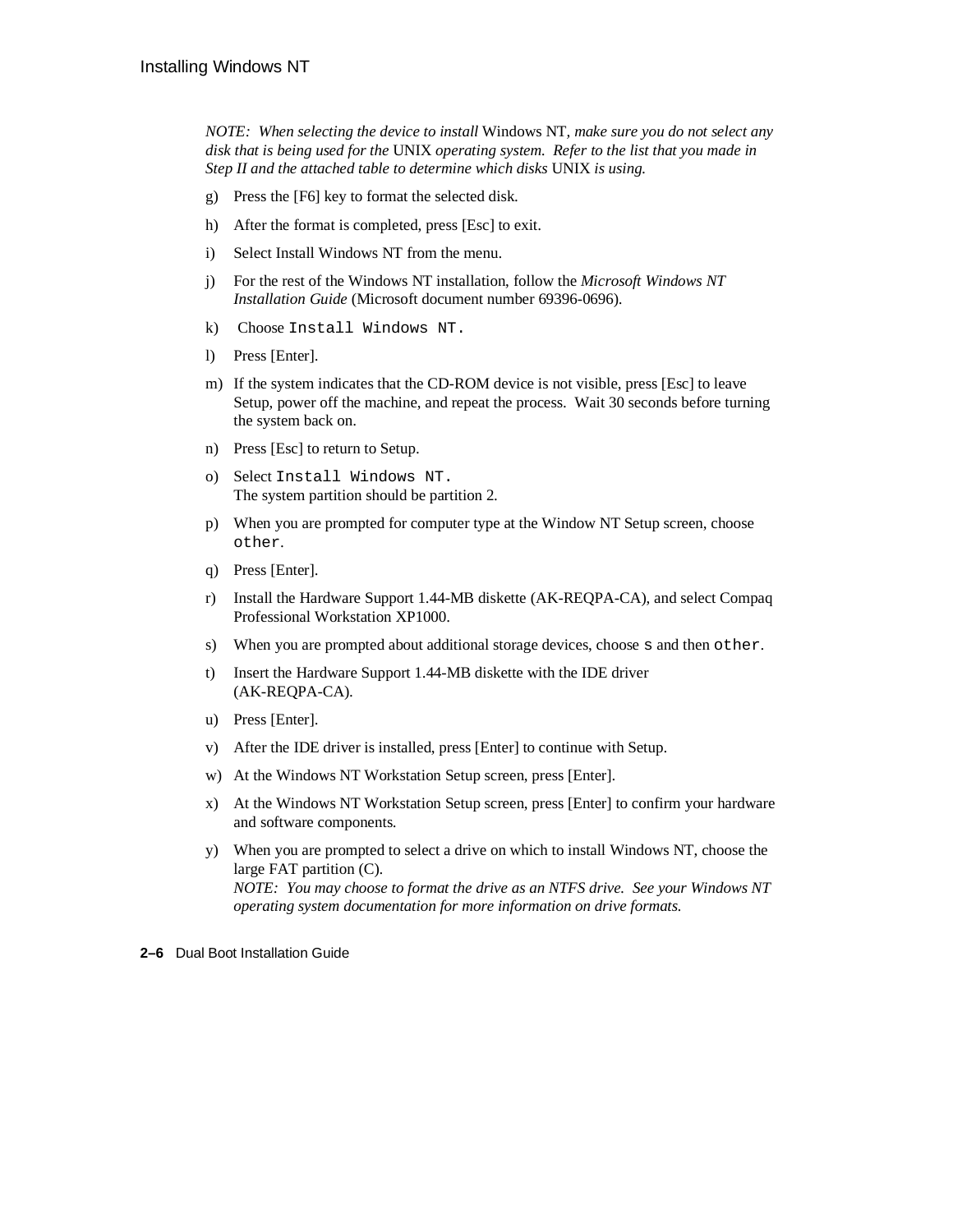z) Press [Enter] to install Windows NT.

#### **V. To Switch to SRM from AlphaBIOS (Boot UNIX)**

- a) From Windows NT, shut down the system.
- b) After AlphaBIOS finishes memory test, press the [F2] key to enter Setup.
- c) Select the CMOS SETUP menu item.
- d) Press the [F6] key to enter ADVANCED Setup.
- e) Tab down to Console Selection.
- f) Select Compaq Tru64 UNIX Console (SRM).
- g) Press the [F10] key twice.
- h) Press [Enter].
- i) Power off the system. Wait 30 seconds before powering on the system.
- j) The SRM console will come up when the system comes up.

#### **VI. To Switch to AlphaBIOS from SRM (Boot Windows NT)**

- a) Power on the system.
- b) Wait for the SRM prompt (>>>).
- c) Press the Halt/Reset button if UNIX boots.
- d) At the SRM prompt (>>>), type set os\_type NT.
- e) Power off the system. Wait 30 seconds before powering on the system.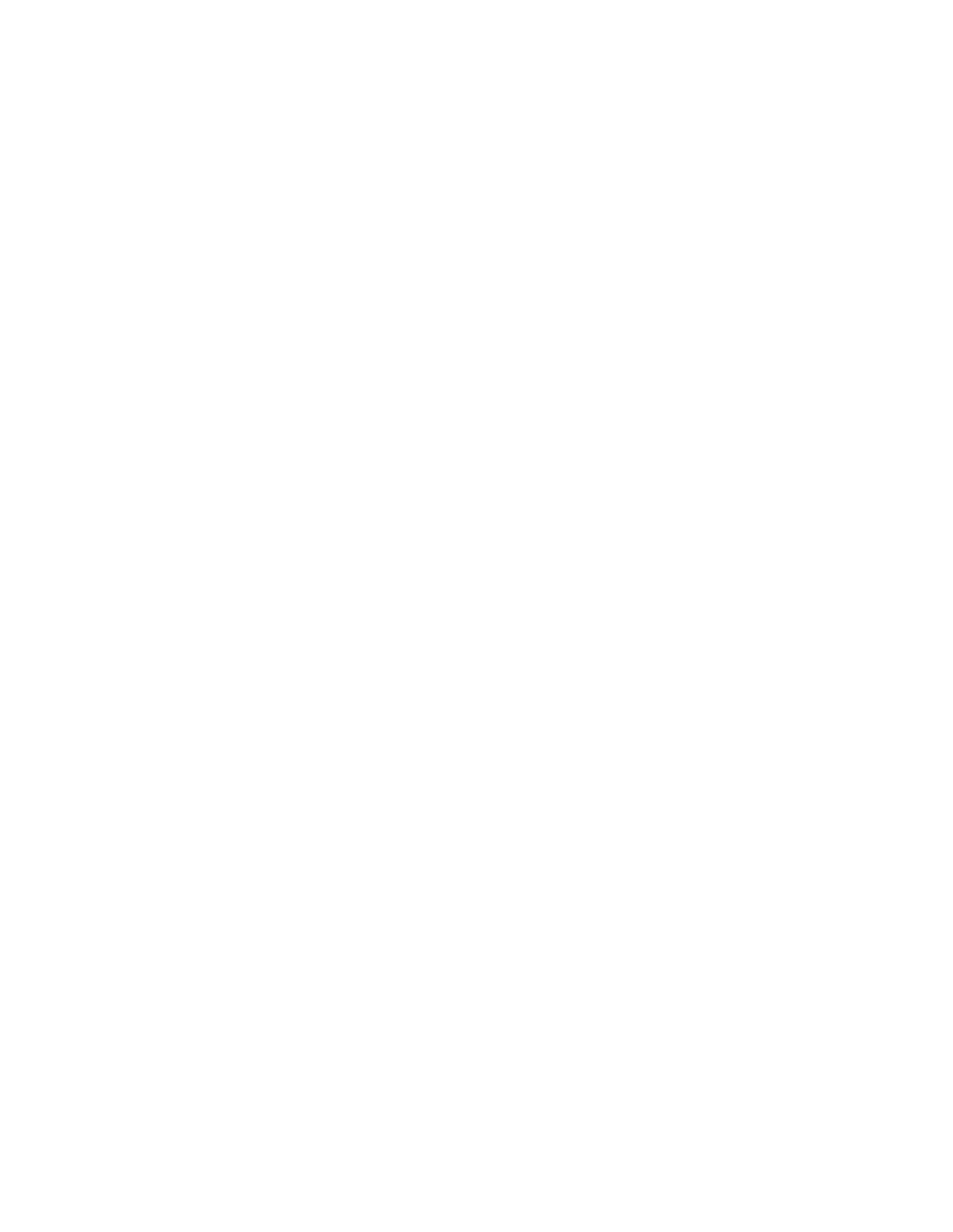# **3 Installing Compaq Tru64 UNIX**

# **Installing the Compaq Tru64 UNIX Operating System on a Windows NT System**

Your system came with the Windows NT operating system preloaded. If you choose to run the Windows NT operating system *only,* your system is ready.

### **Installing the Compaq Tru64 UNIX Operating System**

#### **Special Considerations**

If you choose to run Compaq Tru64 UNIX, you must install it from the CD-ROM. Before beginning the installation, please review the following considerations.

#### **Hardware Requirements**

Compaq Tru64 UNIX requires a separate hard disk drive. Compaq Tru64 UNIX and Windows NT cannot reside on the same drive. You received an additional drive with your workstation. However, you must ensure (1) that it contains no data *or* (2) that any data on the additional drive is backed up before you attempt to have two operating systems reside on your workstation.

#### **Precautions**

**CAUTION: Installing and running two operating systems on one machine carries risks. To minimize these risks, first ensure that you have backups of all your files.**

If you do not plan to keep the Windows NT operating system on your machine, you may want to remove or disconnect Windows NT and the data hard drive for safekeeping.

### **Compaq Tru64 UNIX Operating System Installation Steps**

Follow the step-by-step instructions below to install Compaq Tru64 UNIX on a system already loaded with Windows NT.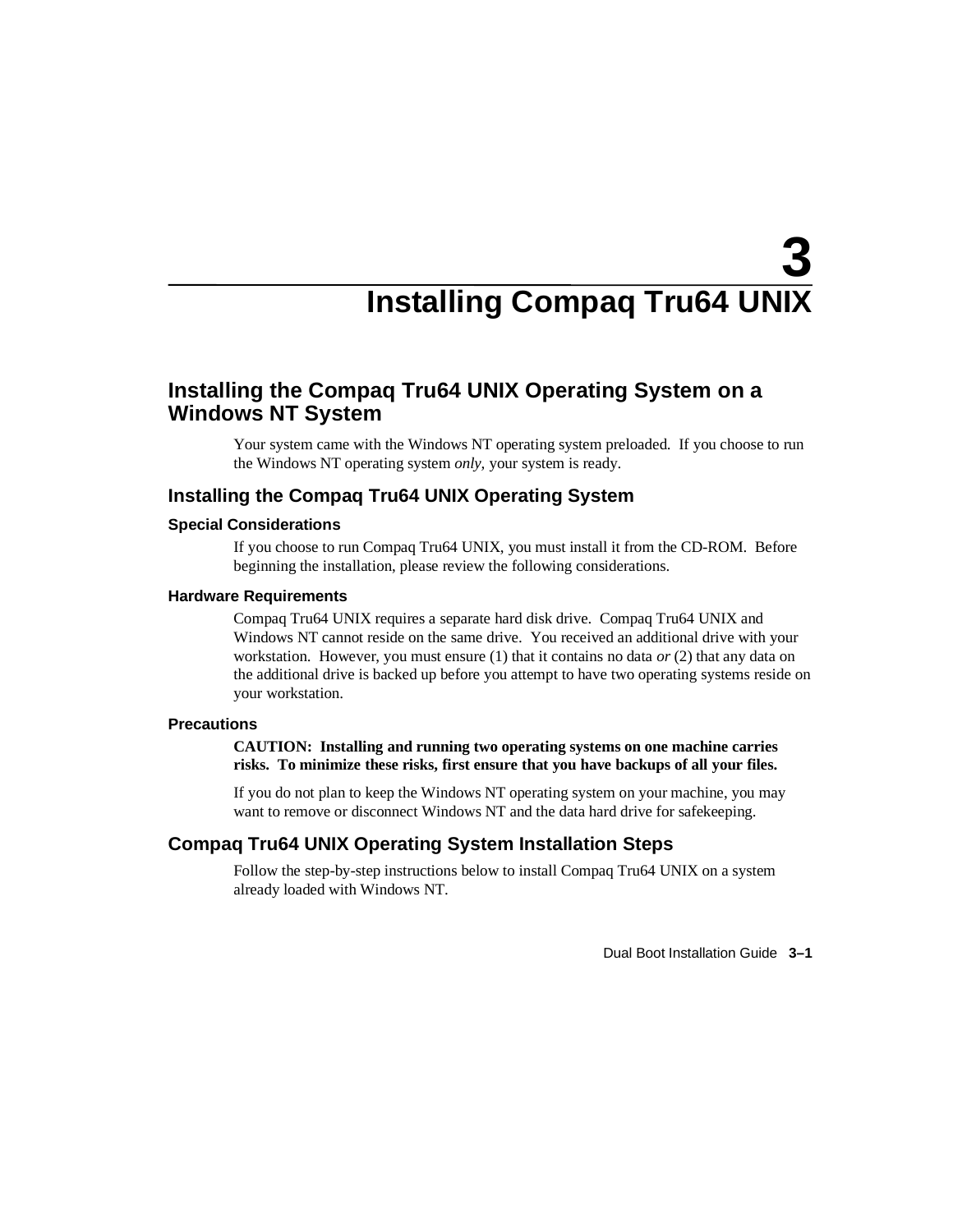*NOTE: After each command, press either* [Return] *or* [Enter], *depending upon what type of keyboard you have.*

#### **I. Determine the Hard Drives That Are Used by Windows NT**

- a) Power up /init system.
- b) After AlphaBIOS memory test, press the [F2] key to enter Setup.
- c) Select Menu item UTILITIES
- d) Select Menu item OS Selection Setup
- e) Note SCSI controller and device number.

Also note disks being used for Windows NT system disks:

Example: Disk 8, Partition 2.

*Make sure to note the SCSI controller number and device number.*

- f) Record this and any other disk that is to be used for Windows NT.
- g) Press [Esc] to return.

#### **II. Switch to SRM Console**

- a) Select CMOS SETUP menu item.
- b) Press the [F6] key to enter ADVANCED
- c) Tab down to CONSOLE SELECTION
- d) Select Compaq Tru64 UNIX Console (SRM)
- e) Press the [F10] key twice.
- f) Press [Enter].
- g) Power off the system. Wait 30 seconds before powering on the system.
- h) Consider disconnecting the Windows NT drives now.

#### **III. Install Compaq Tru64 UNIX**

*NOTE: Compaq Tru64 UNIX can be installed either by conducting a RIS (remote installation server) installation, or it can be installed using the Compaq Tru64 UNIX installation CD-ROM. This procedure illustrates an installation using the Compaq Tru64 UNIX CD-ROM.*

- a) For the following steps, refer to the *UNIX Installation Guide* (Order Number AA-QTLGA-TE).
- b) Insert the UNIX Installation CD-ROM.
- c) Check the SRM console date (and correct, if necessary) before installing UNIX.
- **3–2** Dual Boot Installation Guide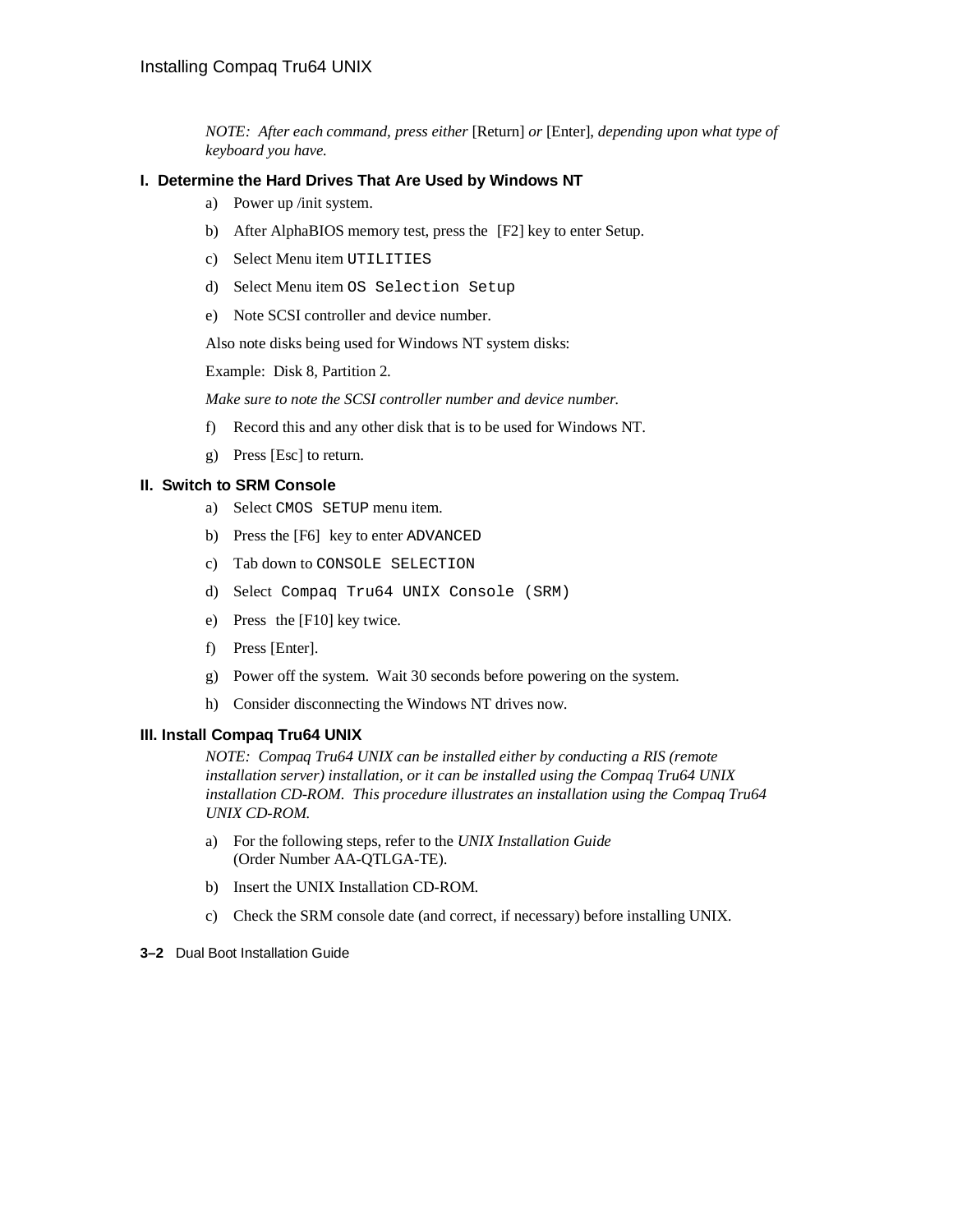- d) At the SRM console prompt, determine the id of your CD-ROM. Example:>>>show device Use the boot command to boot the CD-ROM. Example:>>>boot DKQ0
- e) The UNIX installation menu will appear on the screen after the CD has booted.

*NOTE: When selecting the device to install the root, usr, and var directories and primary /secondary swap space, be sure not to select the device which is the Windows NT system disk or any hard disk that is to be used with Windows NT. Use the list obtained in Step I to identify the Windows NT drives on the system.*

Table 3-1 is an example configuration. The device identifications will vary with each individual configuration. This configuration contains no IDE drives, and SRM console os\_type is set to UNIX.

| <b>Controller</b><br><b>Number</b> | <b>SCSIID</b>  | <b>SRM</b> | <b>UNIX</b> | <b>NT</b>         |
|------------------------------------|----------------|------------|-------------|-------------------|
| $\overline{0}$                     | $\theta$       | dka0       | rz0         | disk <sub>0</sub> |
|                                    | 1              | dka100     | rz 1        | disk 1            |
|                                    | $\overline{2}$ | dka200     | rz2         | disk <sub>2</sub> |
|                                    | 5              | dka500     | rz5         | disk <sub>3</sub> |
|                                    |                |            |             |                   |
| 1                                  | $\theta$       | dkb0       | rz8         | disk 4            |
|                                    | 1              | dkb100     | rz9         | disk <sub>5</sub> |
|                                    | 2              | dkb200     | rz10        | disk 6            |
|                                    | 3              | dkb300     | rz11        | disk 7            |
|                                    | 4              | dkb400     | rz12        | disk 8            |
|                                    | 5              | dkb500     | rz13        | disk 9            |

**Table 3-1: Example Configuration**

f) Supply all information necessary for the Compaq Tru64 UNIX installation. Refer to the *UNIX Installation Guide*.

g) After installation, the system will boot to the Compaq Tru64 UNIX operating system.

#### **IV. To Switch to AlphaBIOS (Boot Windows NT)**

- a) At the SRM console prompt, type SET os\_type NT.
- b) Power off the system. Wait 30 seconds before powering on the system.
- c) AlphaBIOS will come up when the system comes on.
- d) After logging into Windows NT, press the [F2] key to enter Setup.